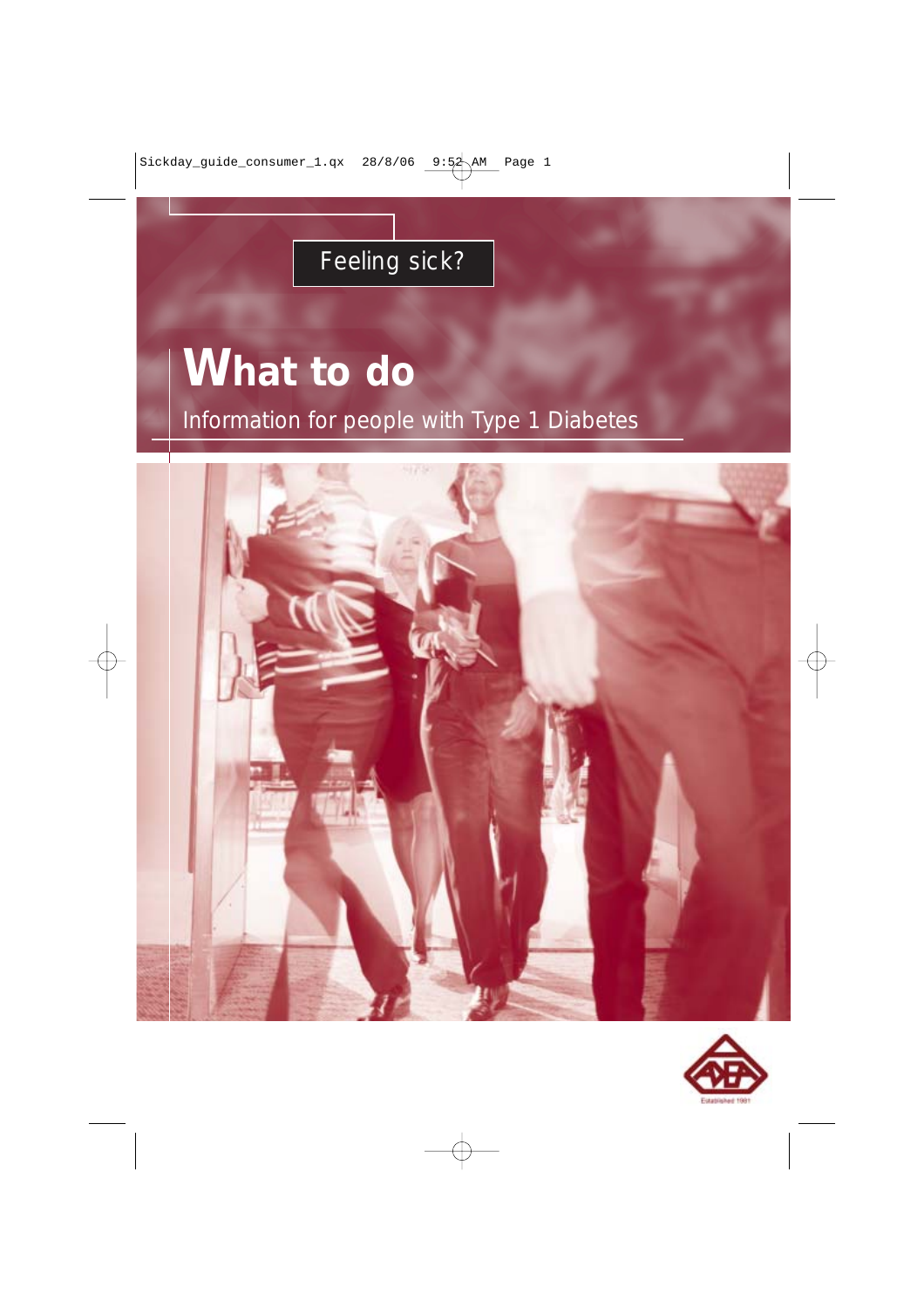## **Diabetes and sick days**

#### **A minor illness can result in a major rise in blood glucose levels**

Common illnesses such as tonsillitis, ear, chest or urinary tract infections, and viruses can place extra stress on your body. This will increase the amount of insulin you need to keep blood sugar levels under control.

It can be difficult to predict how an illness will affect you so you need to test your blood sugar levels frequently. Sometimes you can feel terrible but blood sugar levels don't change much. At other times minor illnesses can put a lot of stress on the body, increasing the need for insulin and sending blood glucose levels soaring.

If blood sugar levels remain high for several hours the body will start to produce ketones. Ketones are toxic and if they build-up to moderate or high levels, a life threatening condition called diabetic ketoacidosis can develop.

#### **Ketoacidosis requires hospital care**

Most of the 3,500 per year admissions to hospital for ketoacidosis are avoidable if managed early. Careful monitoring of blood glucose and ketone levels and adjusting your insulin dose accordingly should keep you out of hospital.

**It's important for you to understand how to manage high blood glucose levels, especially if ketones are present. To avoid hospitalisation follow the 6 steps in the 'What to Do' section of this guide.**

#### **Be prepared before you get sick**

- 1. Discuss what to do when sick with your diabetes team. **Take the action plan on page 5 of this guide to your next appointment**
- 2. Prepare a sick day management kit (See page 8)
- 3. Discuss the potential for needing extra help and support when you're sick with family and friends
- 4. Try to stay healthy with diet and exercise and consider preventative actions such as having a yearly flu injection.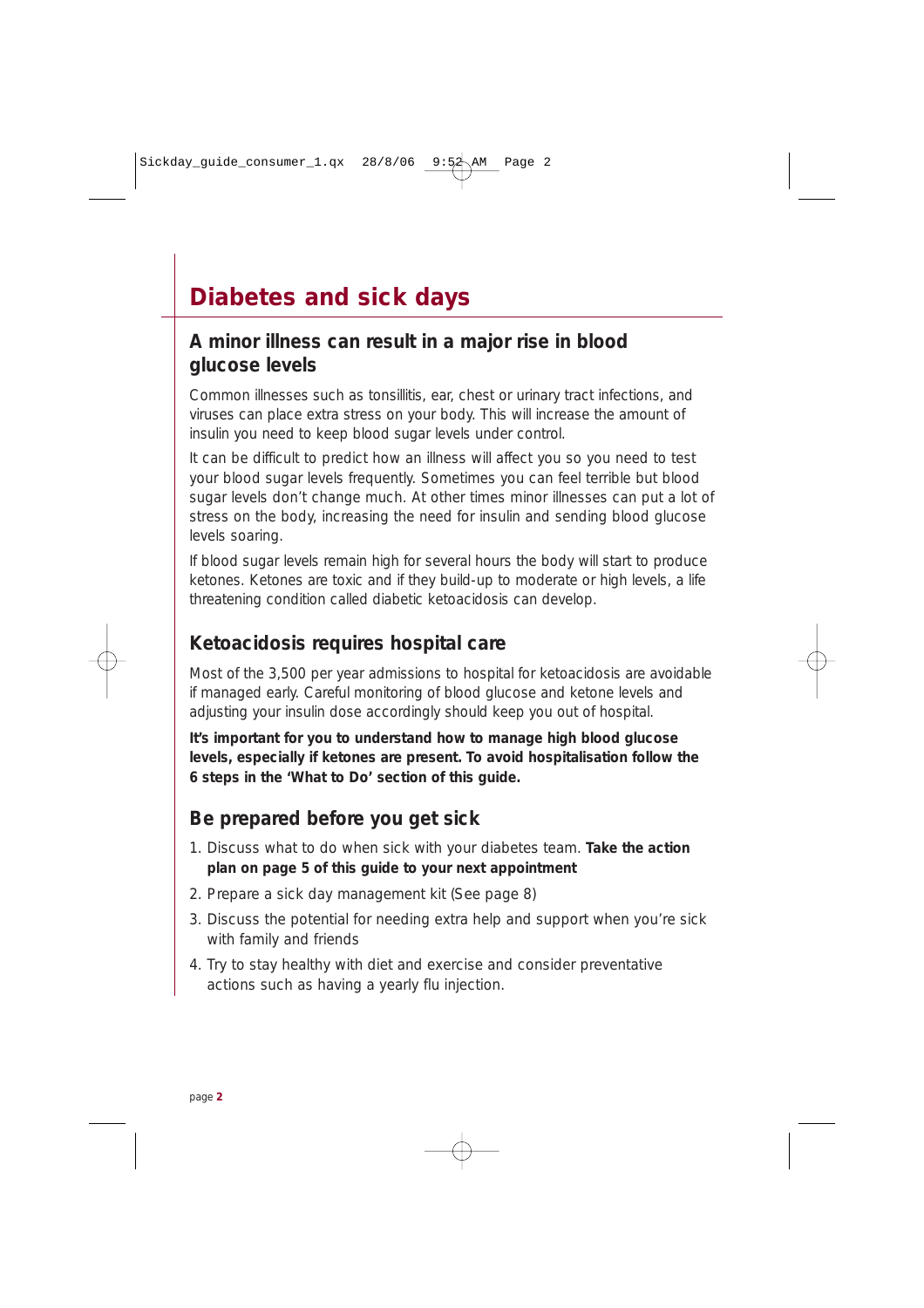## **What to Do - 6 Key Steps**

#### **1. Start following your sick day - action plan immediately if:**

- You feel unwell or have any signs of illness even if your blood glucose is normal
- There are ketones in your urine or blood
- Your blood glucose is greater than 15mmol/L for 6hrs or more, **even if you are feeling OK**.

You may have reasons for implementing the guidelines earlier, such as how your body reacts to infections or how tightly controlled your blood glucose levels are. You should discuss this with your medical team.

#### **2. Glucose and ketone levels - need frequent monitoring**

Frequent checking of blood glucose and ketone levels is the only way to monitor the effect of illness on diabetes.

Ketone levels are tested with urine testing strips. Some blood glucose meters can also test blood ketone levels.

The 'quick guide for sick days' (see page 6) is a guide to how often you need to check glucose and ketone levels.

#### **3. Insulin dose - will probably need to be increased**

Your body usually needs extra insulin when you are unwell even if you are eating little or are vomiting and have diarrhoea.

**How much extra insulin** - depends on your blood glucose and ketones level (test frequently). The 'quick guide for sick days' provides a guide to doses in different situations.

Extra insulin should be rapid or fast acting insulin and be in addition to your usual insulin dose. Don't wait until it is time for your regular insulin dose, give the extra insulin immediately.

Occasionally glucose levels can fall during illness and this may require a reduction in insulin dose.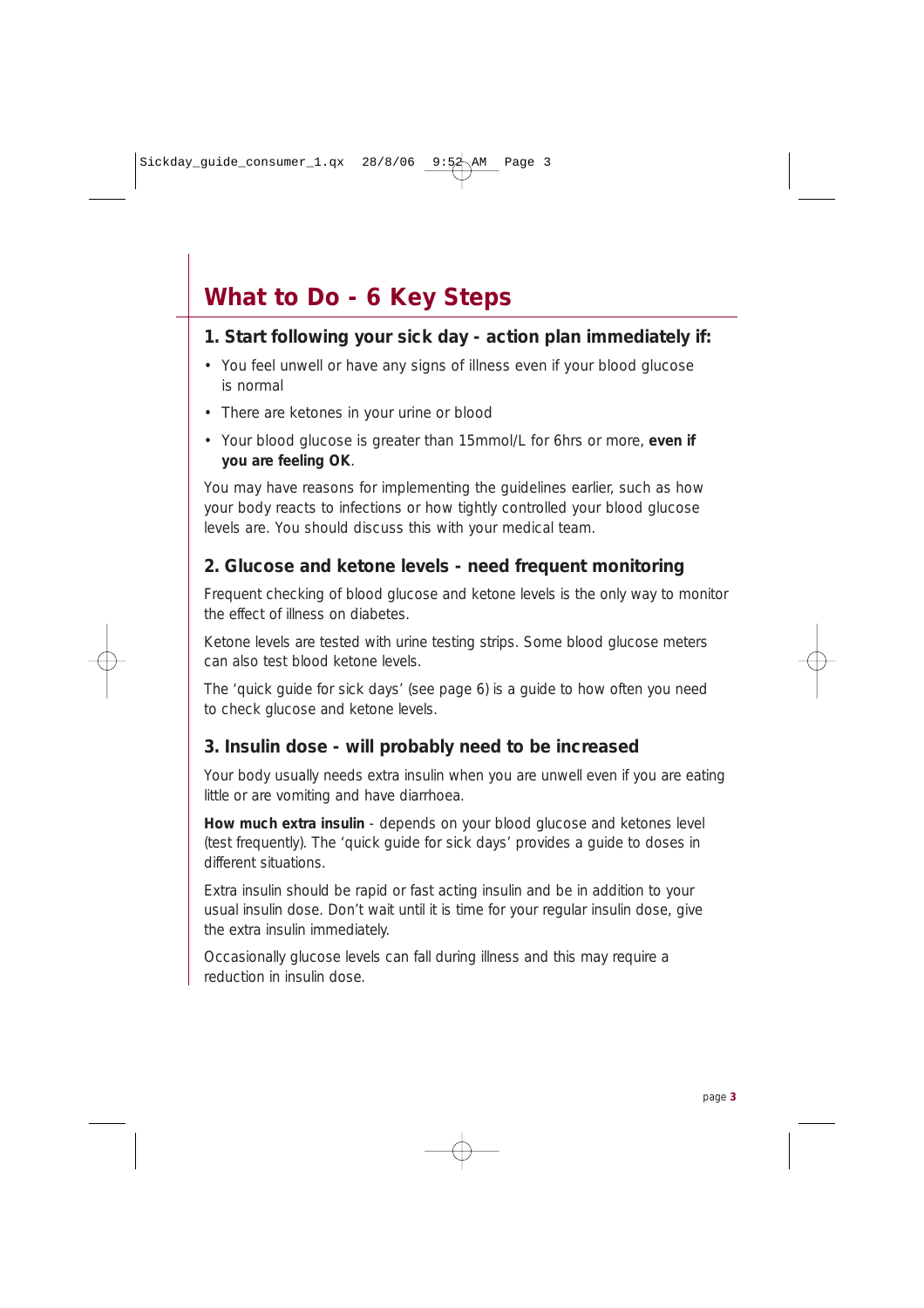#### **4. Ask for help**

Managing your blood glucose levels when you are feeling unwell can be difficult especially if it is the first time.

**Phone your doctor or diabetes team early** so that they can help you manage the situation and assess the underlying illness. They would much prefer to talk to you over the phone than have to treat you in hospital for ketoacidosis.

If you are not able to contact your medical team follow the 'quick guide for sick days' but if your ketone levels are moderate-large and do not decrease with your first extra insulin you should seek supervised medical care.

If you are not feeling well enough to be constantly testing your glucose and ketone levels, try to organise for someone to stay with you to provide support.

#### **5. Keep drinking and eat if possible**

Try to have half to one cup (125 - 250 mls) of fluid every hour to avoid dehydration.

If you can eat that will reduce the risk of hypoglycaemia and help maintain your energy requirements.

If you feel too unwell to eat, you should try to drink:

- Sweetened fluids if your blood glucose is **less** than 15 mmol/L
- Sugar free fluids if your blood glucose is **more** than 15 mmol/L.

#### **6. Get yourself to a hospital or medical clinic if:**

- **Blood glucose** continues to rise despite 2 extra insulin doses or you are not able to give yourself extra short/rapid acting insulin
- **Ketones**  urine ketones are moderate to high or blood ketones are more than 1.5 mmol/L and not decreasing with extra insulin
- **You are feeling** drowsy, confused, having difficulty breathing or have severe abdominal pain
- **Vomiting** is persistent especially if frequent for more than 2-4 hours
- **Hypoglycaemia** is severe or blood glucose cannot be kept above 4mmol/L
- **Too unwell** if you or support people are unable to carry out the monitoring required.

**Women who are pregnant may need to be more cautious and seek medical advice with any signs of illness.**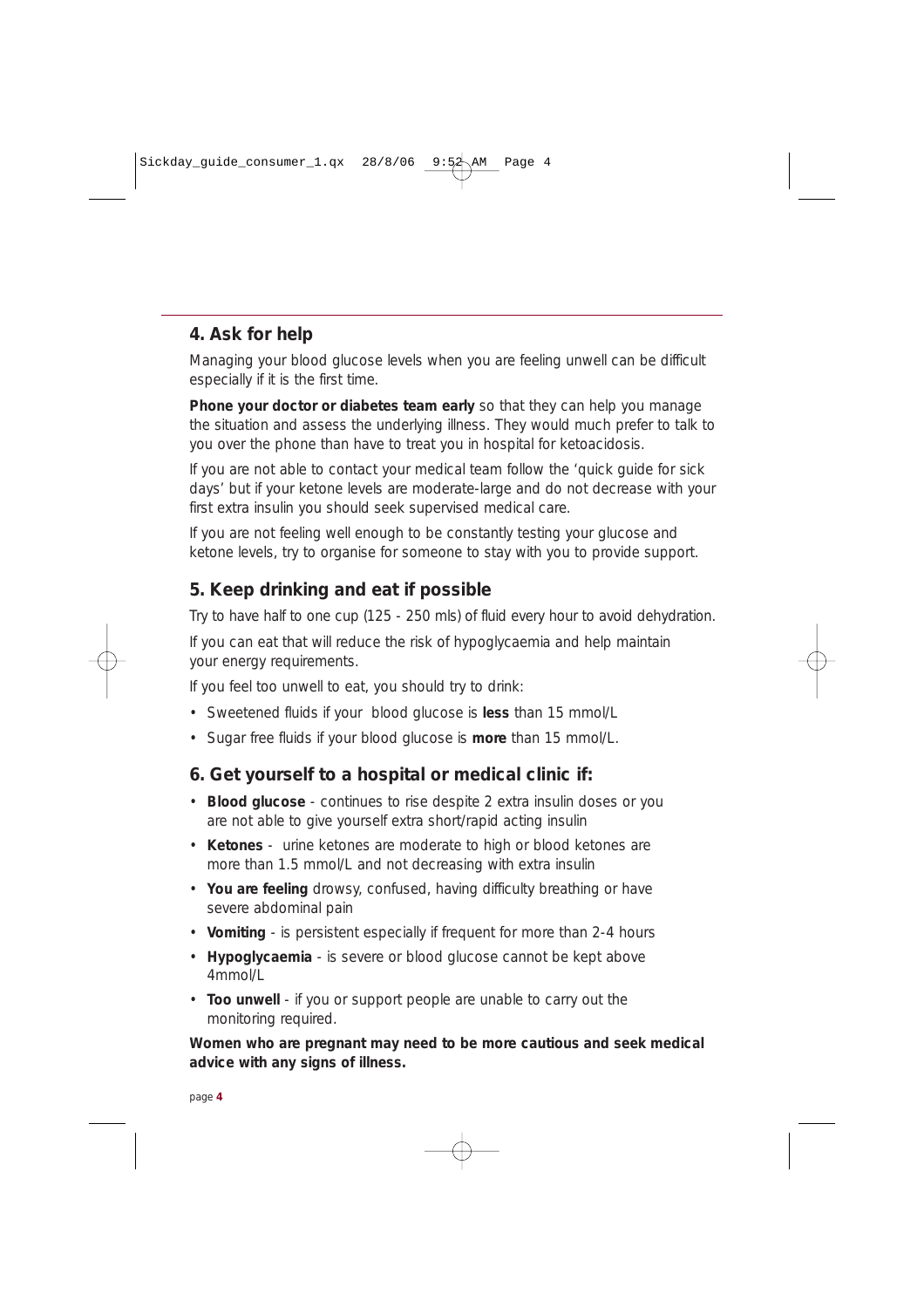| <b>Sick day Action Plan</b>                                                        | <b>Date</b> |
|------------------------------------------------------------------------------------|-------------|
| Any special instruction<br>for when to commence<br>using guidelines.               |             |
| Details of who<br>to contact.                                                      |             |
| Action to take if<br>unable to contact<br>numbers above.                           |             |
| Blood glucose level<br>at which to start<br>giving insulin.                        |             |
| Amount of insulin for<br>5% of total daily dose.                                   |             |
| Blood glucose level<br>and amount of insulin<br>for 10% of total daily<br>dose.    |             |
| Blood glucose level<br>and amount of insulin<br>for 15-20% of total<br>daily dose. |             |
| Any special<br>instructions for use<br>of glucagon.                                |             |
| Any special<br>instructions for when<br>to seek medical care.                      |             |
| Other.                                                                             |             |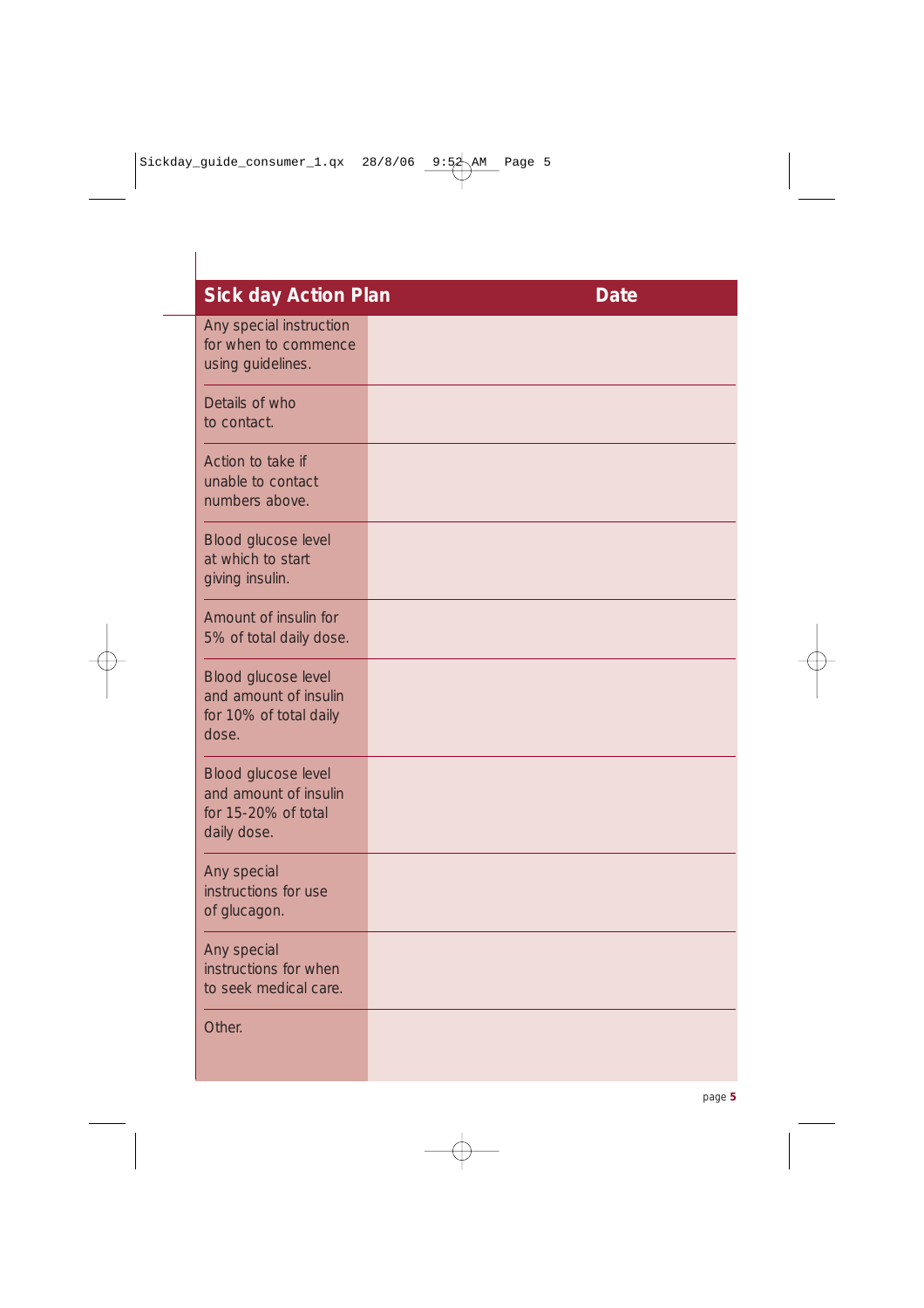### **Quick guide for extra insulin on sick days**

**Important: If glucose continues to rise despite 2 extra supplements of insulin, seek supervised medical care.** 

Supplement doses of insulin are:

- in addition to the usual insulin dose
- Given straight away and not delayed until the next regular insulin dose is due
- Given as a percentage of the usual total daily dose i.e % of total of short and long acting for the day

| If your blood or urine<br>Ketone Level is:                | And your Blood Glucose Level is:                                                                                                                                                                                                                                              |  |  |
|-----------------------------------------------------------|-------------------------------------------------------------------------------------------------------------------------------------------------------------------------------------------------------------------------------------------------------------------------------|--|--|
|                                                           | below 4 mmol/l                                                                                                                                                                                                                                                                |  |  |
| Urine -<br>Negative/Trace<br>Blood -<br>$< 1.0$ mmol/L    | • Increase blood glucose level with fluid and carbohydrate<br>• If unable to eat take mini dose glucagon*<br>• May need to reduce insulin dose<br>• Hourly monitoring until glucose level normalised if unable to<br>raise glucose level supervised medical care is needed    |  |  |
| Urine -<br>Small<br>Blood -<br>$1.0 - 1.4$ mmol/L         | • Increase blood glucose level with fluid and carbohydrate<br>• If unable to eat take mini dose glucagon*<br>• Hourly monitoring until glucose level and ketone level<br>normalised if unable to raise glucose or ketones remain<br>present supervised medical care is needed |  |  |
| Urine -<br>Moderate/large<br>Blood -<br>$\geq 1.5$ mmol/L | • Increase blood glucose level with fluid and carbohydrate<br>• If unable to eat take mini dose glucagon*<br>• Hourly monitoring until glucose level and ketone level<br>normalised if unable to raise glucose or ketones remain<br>present supervised medical care is needed |  |  |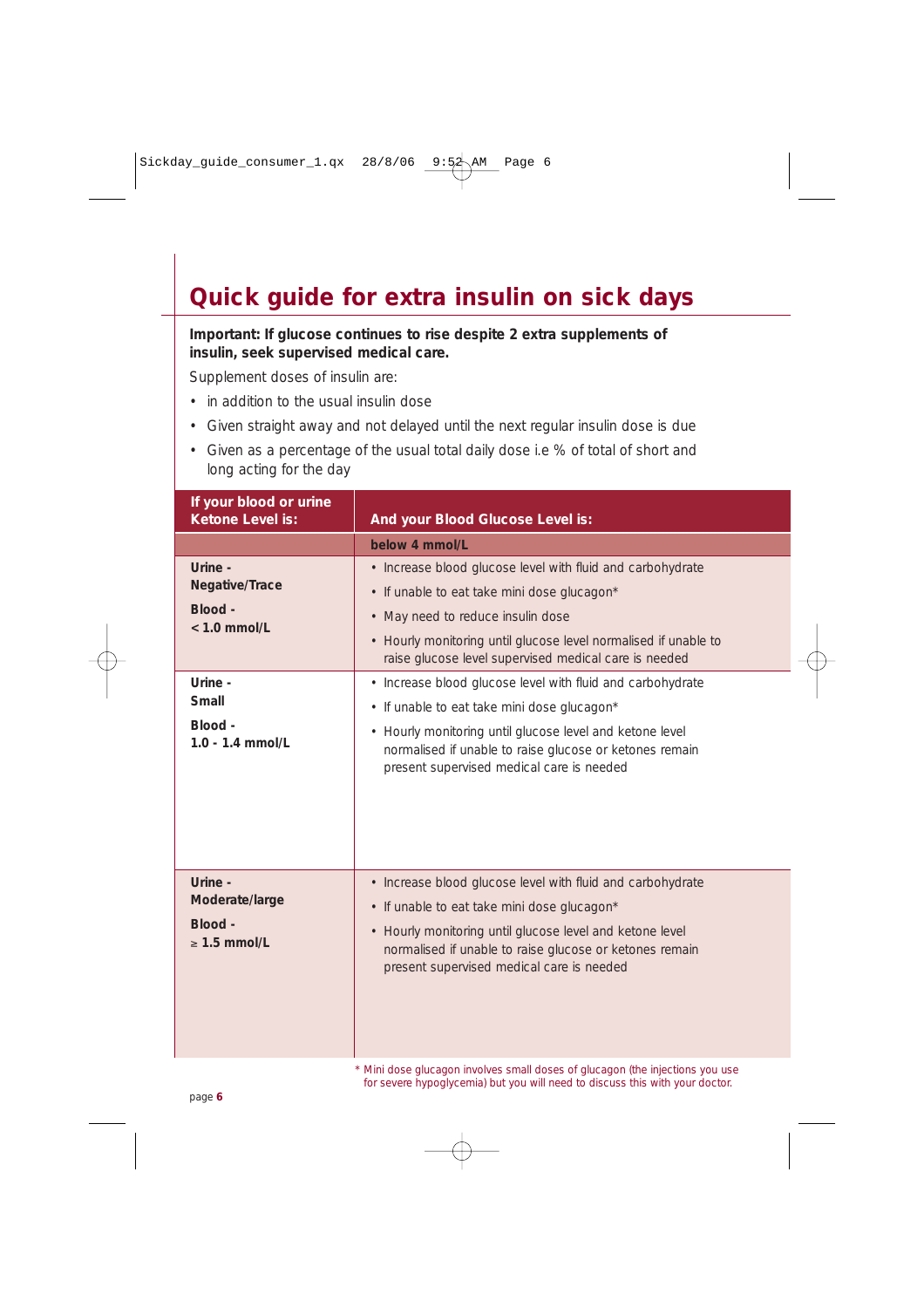| Example of how to calculate extra insulin dose |  |  |  |  |  |
|------------------------------------------------|--|--|--|--|--|
|------------------------------------------------|--|--|--|--|--|

| 1. Usual daily dose:        | <b>Morning</b> | Lunch   | <b>Dinner</b> | <b>Bed</b> |
|-----------------------------|----------------|---------|---------------|------------|
| Fast acting                 | 4 units        | 6 units | 6 uints       |            |
| Intermediate/Long acting    | 12 units       |         |               | 12 units   |
| 2. Total daily dose:<br>$=$ | 40 units       |         |               |            |
| 3. 10% of daily dose: $=$   | 4 units        |         |               |            |

| 4 - 15 mmol/L                                                                                                                                                                                                                                    | 15-22 mmol/L                                                                                                                                                                                                                                                | Over 22 mmol/L                                                                                                                                                                                                                                           |
|--------------------------------------------------------------------------------------------------------------------------------------------------------------------------------------------------------------------------------------------------|-------------------------------------------------------------------------------------------------------------------------------------------------------------------------------------------------------------------------------------------------------------|----------------------------------------------------------------------------------------------------------------------------------------------------------------------------------------------------------------------------------------------------------|
| • No change to insulin,<br>re-check blood glucose<br>and ketones in two hours                                                                                                                                                                    | · 5% extra insulin dose<br>• Hourly monitoring                                                                                                                                                                                                              | • 10% extra insulin dose<br>• Hourly monitoring                                                                                                                                                                                                          |
| • No change to insulin,<br>re-check blood glucose<br>and ketones in two hours<br>• If blood glucose below<br>8mmol increase<br>carbohydrates first<br>• If ketones and glucose<br>persistently elevated,<br>consider an extra 5%<br>insulin dose | • 10% extra insulin dose<br>• Hourly monitoring                                                                                                                                                                                                             | • 15% extra insulin dose<br>• Hourly monitoring                                                                                                                                                                                                          |
| • If blood glucose below<br>8mmol increase<br>carbohydrates first<br>· 5-10% extra insulin<br>• Hourly monitoring<br>• If ketones rising or remain<br>large seek supervised<br>medical care                                                      | • 15-20% extra insulin dose<br>• Hourly monitoring<br>• If ketones decreasing or<br>remain moderate review in<br>one hour, follow quidelines<br>for further extra insulin<br>• If ketones are increasing or<br>remain large seek supervised<br>medical care | • 20% extra insulin dose<br>• Hourly monitoring<br>• If ketones decreasing or remain<br>moderate review in one hour.<br>follow guidelines for further<br>extra insulin<br>• If ketones are increasing or<br>remain large seek supervised<br>medical care |